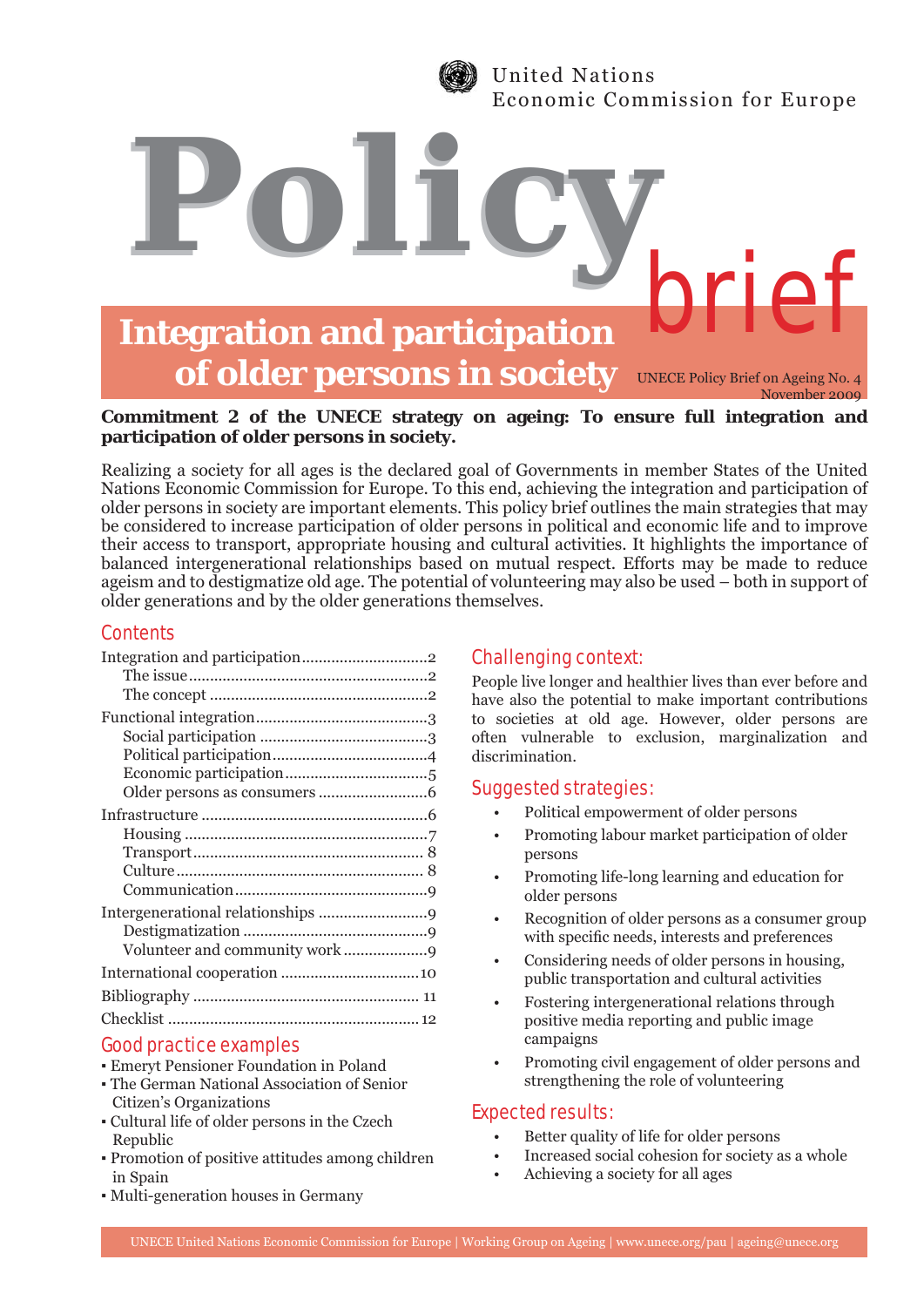| <b>Integration and</b><br>participation<br>The issue | Older persons are becoming an ever-greater proportion of the total population,<br>with the proportion of the very old (80 years and above) growing the most<br>rapidly. At the same time, those reaching retirement age are healthier and<br>fitter than ever before.<br>Increasing life expectancy and better health in old age are a major success and<br>represent a potential in terms of working power, qualification and experience<br>that societies need to use productively. Experience with "active ageing" shows<br>that the older persons who are integrated into society have a higher quality of<br>life and longer and healthier lives. Societies need to consider more actively how<br>to integrate older persons and ensure their participation in a cohesive society<br>of all ages.<br>At the same time, attention on older persons should not come at the expense<br>of younger generations. Regardless of age, each person should be able to<br>contribute to society.                                                                                                                                                                                                                                                                                                                                                                                                                                                                                                                                                   |
|------------------------------------------------------|-----------------------------------------------------------------------------------------------------------------------------------------------------------------------------------------------------------------------------------------------------------------------------------------------------------------------------------------------------------------------------------------------------------------------------------------------------------------------------------------------------------------------------------------------------------------------------------------------------------------------------------------------------------------------------------------------------------------------------------------------------------------------------------------------------------------------------------------------------------------------------------------------------------------------------------------------------------------------------------------------------------------------------------------------------------------------------------------------------------------------------------------------------------------------------------------------------------------------------------------------------------------------------------------------------------------------------------------------------------------------------------------------------------------------------------------------------------------------------------------------------------------------------------------------|
| The concept <sup>1</sup>                             | Older persons are integrated into society in many ways. They are part of<br>social networks of friends and family, are active in clubs and associations,<br>work as volunteers and are economically active. However, older persons may<br>be vulnerable to exclusion. Potential obstacles to equal social participation<br>of older persons include poverty, poor health, low educational levels, lack<br>of transportation, access to services and age discrimination. In this context,<br>achieving social integration and participation has many aspects. It brings all<br>social groups and individuals into the political, social, cultural and economic<br>structures of a society so that they can participate in the decision-making<br>process on issues that concern them. This requires a consensus that exclusion<br>should be minimized and eliminated, and that all those who are disadvantaged<br>should be assisted by society.<br>Social integration is a process of building values, relations and institutions for<br>a society where all individuals, regardless of race, sex, age, ethnicity, language<br>or religion, can fully exercise their rights and responsibilities on an equal basis<br>with others. Every person should be allowed to age in security and with dignity<br>and be in a position to contribute to society in the most meaningful way. Such an<br>environment is at the root of stable, safe and just societies where all members,<br>including vulnerable ones, enjoy equality of opportunities. |
|                                                      | Integration and participation are therefore closely linked to the notion of social<br>cohesion, a vital element of a healthy society. It denotes the capacity of a society<br>to ensure the welfare of its members, minimizing disparities and avoiding<br>polarization and conflict, and it requires fostering solidarity and reciprocity<br>between generations.                                                                                                                                                                                                                                                                                                                                                                                                                                                                                                                                                                                                                                                                                                                                                                                                                                                                                                                                                                                                                                                                                                                                                                            |
|                                                      | Care responsibilities often have an intergenerational character, with older<br>persons caring for grandchildren and younger adults providing care for older<br>persons. There is much older and younger persons can learn from each other.<br>Such processes ultimately help realize the goal of achieving a Society for All<br>Ages (Zelenev 2009).                                                                                                                                                                                                                                                                                                                                                                                                                                                                                                                                                                                                                                                                                                                                                                                                                                                                                                                                                                                                                                                                                                                                                                                          |
|                                                      | To achieve this goal, concrete action can be taken in three broader areas:<br>functional participation, infrastructure and intergenerational relationships.<br>Each of these will be explained in turn.                                                                                                                                                                                                                                                                                                                                                                                                                                                                                                                                                                                                                                                                                                                                                                                                                                                                                                                                                                                                                                                                                                                                                                                                                                                                                                                                       |

 $\emph{1}$  The concept builds on Zelenev 2009 and the United Nations Economic and Social Council document E/CN.5/2009/5.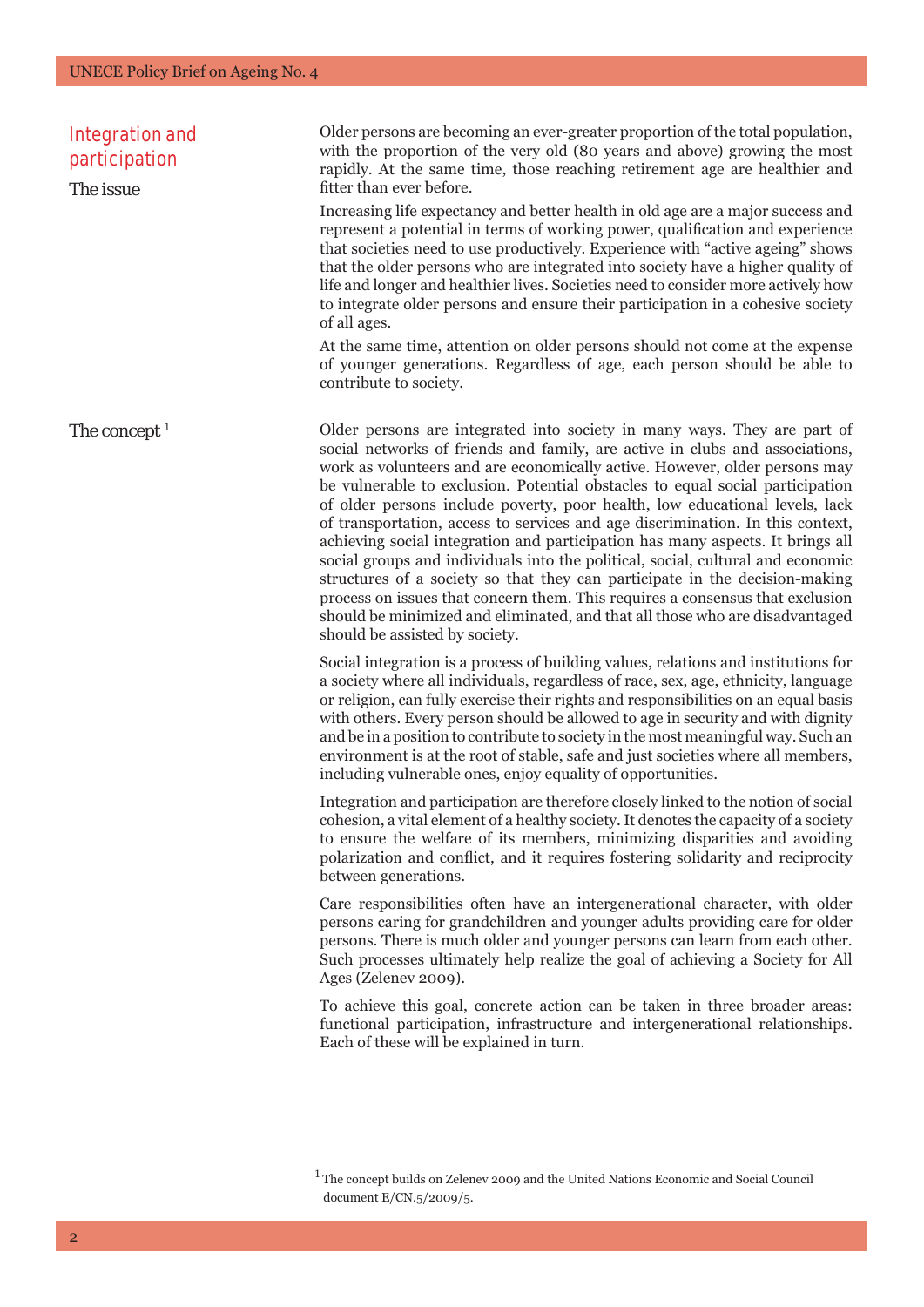

### Functional integration

*Social participation*

Functional integration has many aspects, comprising social, political and economic participation. Social participation refers to the integration of older persons into social networks of family and friends as well as their integration into the communities they live in and into society as a whole.

Older persons play important social roles in assisting their children, taking on care responsibilities, performing household tasks or working as volunteers in the community. Their contributions in providing wisdom and advice to younger generations and the society as a whole should be acknowledged.

There is a danger that with age the level of social integration may decrease because of functional impairments (e.g. hearing impairments, lower levels of mobility) because of the loss of the partner or moving to an institution. If older persons become less mobile they may be less able to visit family or friends. Social contacts may have been strongly related to a partnership and common interests may decrease when one partner dies. The loss of a partner may lead to depression and withdrawal from the community. Moving may have the consequence of being further away from established social networks (SPRC 2009). Therefore, facilitating social participation is an important element of an overall strategy to achieve integration.

Policies should take into account that older persons may perceive different levels of contact as beneficial. They may have different needs for company or time for themselves. Therefore, strategies should be based on the individual older persons' needs and wishes. Support should be provided in ways that enhance older persons' autonomy.

Older persons should be empowered to pursue their interests and hobbies, building upon life achievements. Interventions may include offering a wide range of activities which are group based and tailored to specific age groups. Older persons' engagement with friends and relatives should be facilitated where possible. Practical barriers such as communication difficulties, cost and transport should be addressed. Volunteer peers may be used as mentors to facilitate participation in social activities. Engaging older persons in physical activities or activities to improve their nutrition and mental health may prove valuable means to facilitate social participation. Strategies enabling older persons to stay in their homes for as long as possible may be important to allow them to remain integrated into their grown networks (SPRC 2009). Specific programmes should aim at rural and remote areas, where older persons might find themselves isolated, without access to their immediate families or to social and other types of infrastructure.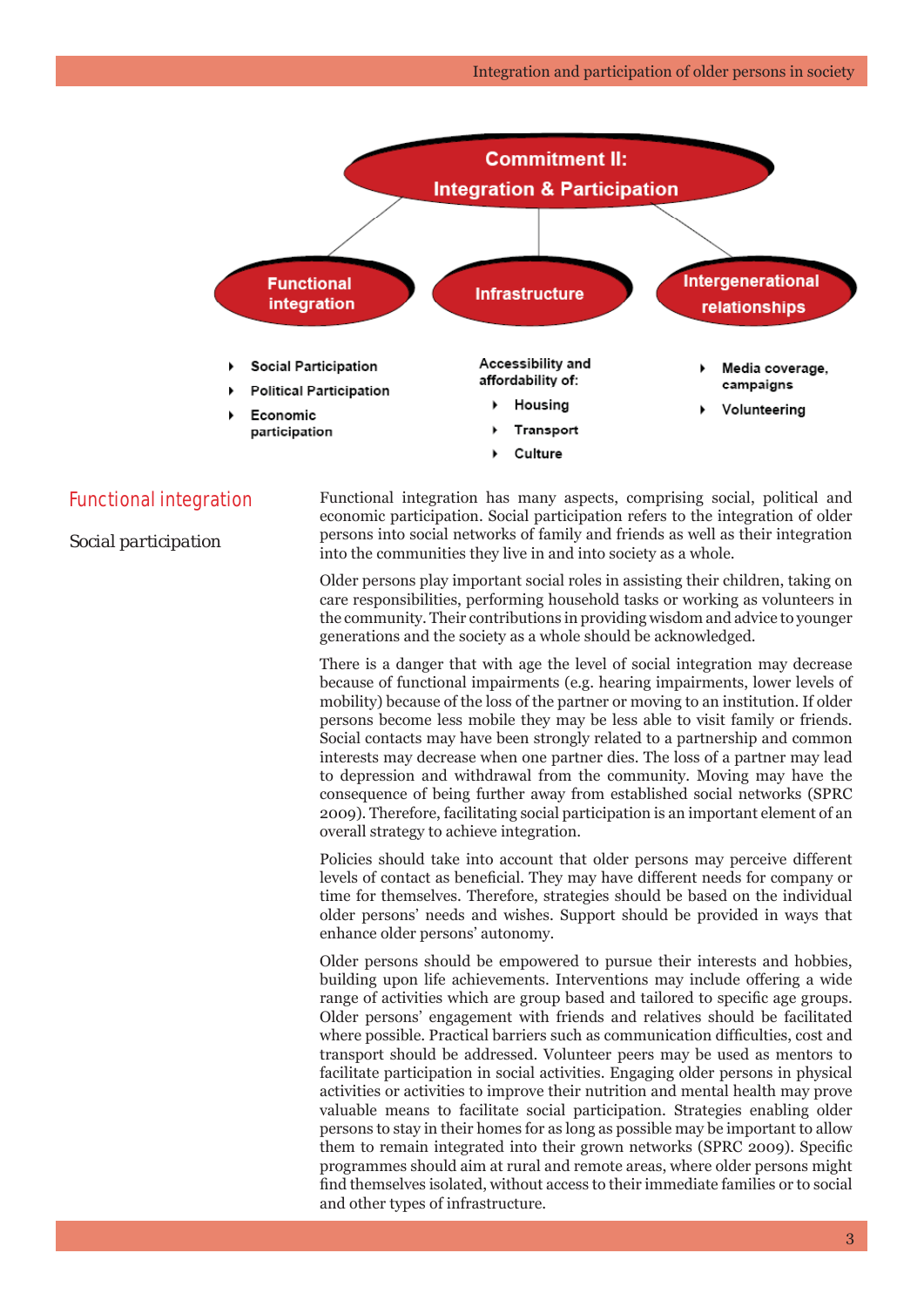# Emeryt Pensioner Foundation in Poland

The EMERYT Foundation is a charity for pensioners. It was established in 1992 as a self-support organization to facilitate their activity and advocate for their interests. The Foundation offers a wide array of activities to older persons. For example, in a project titled "How to take good care of your health*"*, education meetings are held on subjects such as changing body functions related to age, nutrition, physical activity, diseases of civilization and the psychosocial activities of seniors. Activities in tourism and recreation are organized, for example trips with cultural and historical education programmes.

In the "DĄB" (OAK) Club, seniors are invited to discuss current cultural events, but also important historical events in their biographies. Such discussions take place in a friendly atmosphere, with tea, coffee and cookies helping to "break the ice". The discussions enhance their identification with the group and their place of residence.

Yet another project is providing transport at beneficial rates to poor, older or sick persons to attend medical examinations and consultations, to public authorities or to visit friends or go shopping. In addition, there is an option to provide a wheelchair or the help of a volunteer.

The Senior Internet Club organizes access to three personal computers twice a week with guidance of a volunteer IT specialist. All services are usually in high demand, the expansion of expert services and Internet assistance in particular.

Source: Information provided by the Ministry of Labour and Social Policy Poland; http://fundacja-emeryt.org

*Political participation* Some older persons may choose to be active in the political realm. At a time when policies are made to prepare countries for the challenges of ageing societies, it is crucial to integrate those actually affected into the political process. Both young and old generations should be equally empowered to express their needs and interests.

> Organizations of older persons provide an important means of enabling participation through advocacy. For example, AARP in the United States brings together nearly 40 million retired persons. The goals of AARP are improving older persons' quality of life by providing information and services in a broad array of areas (www.aarp.org). Trade unions may also provide retired workers with a political platform. They should actively engage in the debate of developing more favourable conditions in the labour market to realize the right of all generations to be economically active by way of paid employment. Therefore, older persons should be equally represented within trade unions, alongside other age groups.

> In the countries of the Commonwealth of Independent States, organizations of war veterans play a significant role in representing older persons' interests.

> International NGOs such as HelpAge International, the International Federation on Ageing (IFA), the International Federation of Associations for Elderly People (FIAPA) and others work to promote grassroots activities, influence policymaking and assure representation of older persons in local governments.

> A strong means of representation is in political parties, where older persons may directly influence the political agenda, in particular when represented in Parliament. For example, the Democratic Party of Pensioners of Slovenia represents the interests of older persons. It was a member of the Government until 2008 and remains in Parliament. Other countries have known parties representing older persons' interests, including the Russian Federation and Ukraine.

> Some Governments have established coordinating bodies on ageing issues. For example, Austria has created an independent council of senior citizens which has become a major contributor to discussions on national policy on ageing. In Spain, participation and dialogue between older persons and the public administrations has been facilitated through various forums, including the State Council for the Elderly, the Autonomous Community Councils for the Elderly and local councils in some major cities.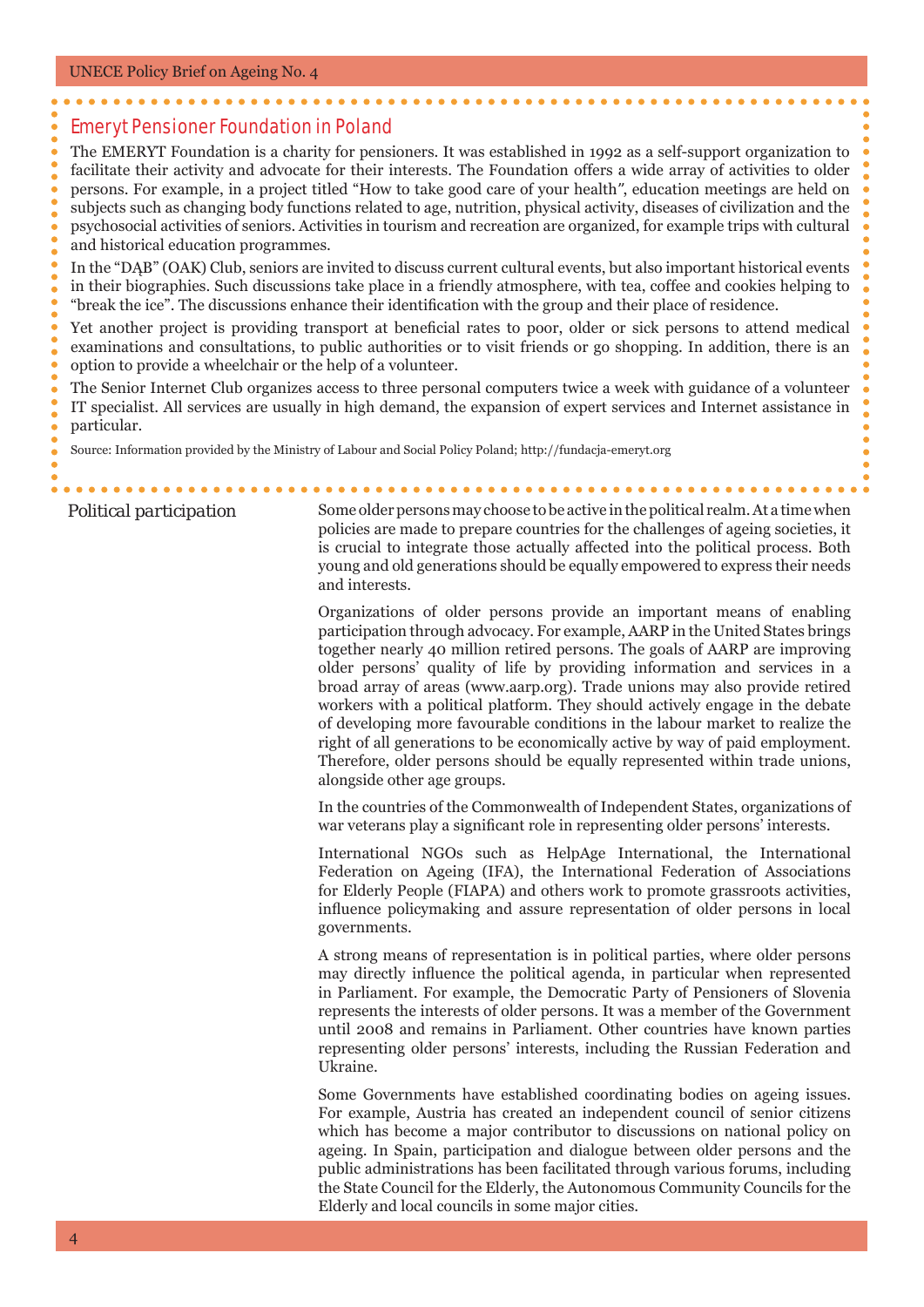# The German National Association of Senior Citizen's Organizations

The German National Association of Senior Citizen's Organizations (BAGSO) is an umbrella organization that currently includes close to 90 nationally active member associations and represents more than 12 million older persons. It conceives of itself as a lobby group for older generations, advocating their interests to political decisionmakers, providing advice and improving work relating to issues affecting older persons at all levels. BAGSO has organized the German Senior Citizens' Congress since 1987, as well as numerous other conferences and workshops on topics of age and ageing. BAGSO awards a "Senior Living and Housing" seal of approval. The Association regularly publishes a members' magazine as well as books and brochures on various topics.

BAGSO was established in 1989. Its board of directors, its national office, the European office in Brussels and specific committees ensure the continuous coordination of issues of common concern. The Association was granted advisory status with the Economic and Social Council of the United Nations in 1998.

Source: Information provided by the Federal Ministry Federal Ministry of Family Affairs, Senior Citzencs, Women and Youth, Germany; www. bagso.de.

### *Economic participation: Labour market*

As important as participation in the social and political spheres is integration in the economic realm. Older persons have gathered substantive experience throughout their lives. They should be enabled to capitalize on this experience, for example by pursuing entrepreneurial activities and joining the labour market. The workplace provides income as well as social networks and a sense of being needed and contributing productively to a society to people of all ages. Many employees who reach retirement age still feel healthy and fit enough to continue working. Others depend on the income and may choose to continue working for that reason. If the formal employment sector does not accommodate them, they may be driven to the informal sector and suffer from worse conditions, becoming more vulnerable.

Older persons should be given the opportunity to continue working for as long as they are able and willing. Actively increasing integration of older persons into the workplace is vital for achieving a balanced diversity of age groups in the workplace. Luckily, a shortage in qualified labour force is anticipated for the coming years. This will require breaking away from early retirement policies that have been prevalent in a number of countries as a strategy to counter high unemployment rates.

To this end, there is a need to promote a more favourable attitude among employers regarding the productive capacity of older workers. New work arrangements and innovative workplace practices can be developed. Older workers who cannot work in physically demanding jobs anymore may be transferred to jobs that suit them better. The Human Resources Development Recommendation of the International Labour Organization (ILO) suggests developing work methods, tools and equipment or otherwise adjusting the workplace to accommodate the needs of older workers. Increasing the legal retirement age is an option that should be accompanied by other measures. Workers in physically demanding professions may not be fit enough to continue working as long as employees in other positions. In principle, it may be advisable to count more on flexible solutions that accommodate the individual needs of the person. This may include options to continue full-time work as well as subsidized part-time employment and phased retirement. Phased retirement schemes allow workers to reduce their hours gradually in the period leading up to complete retirement.

Furthermore, government may introduce incentives for employers and employees to extend working lives beyond the mandatory retirement age. One option may be to offer wage subsidies for employers offering jobs to low-paid older workers. At the same time, social security and pension systems should be eliminated that penalize workers if they choose to work longer. For example, Switzerland has amended its State and private pension system in a way that encourages people to postpone retirement. If they do work longer, they eventually increase their pension.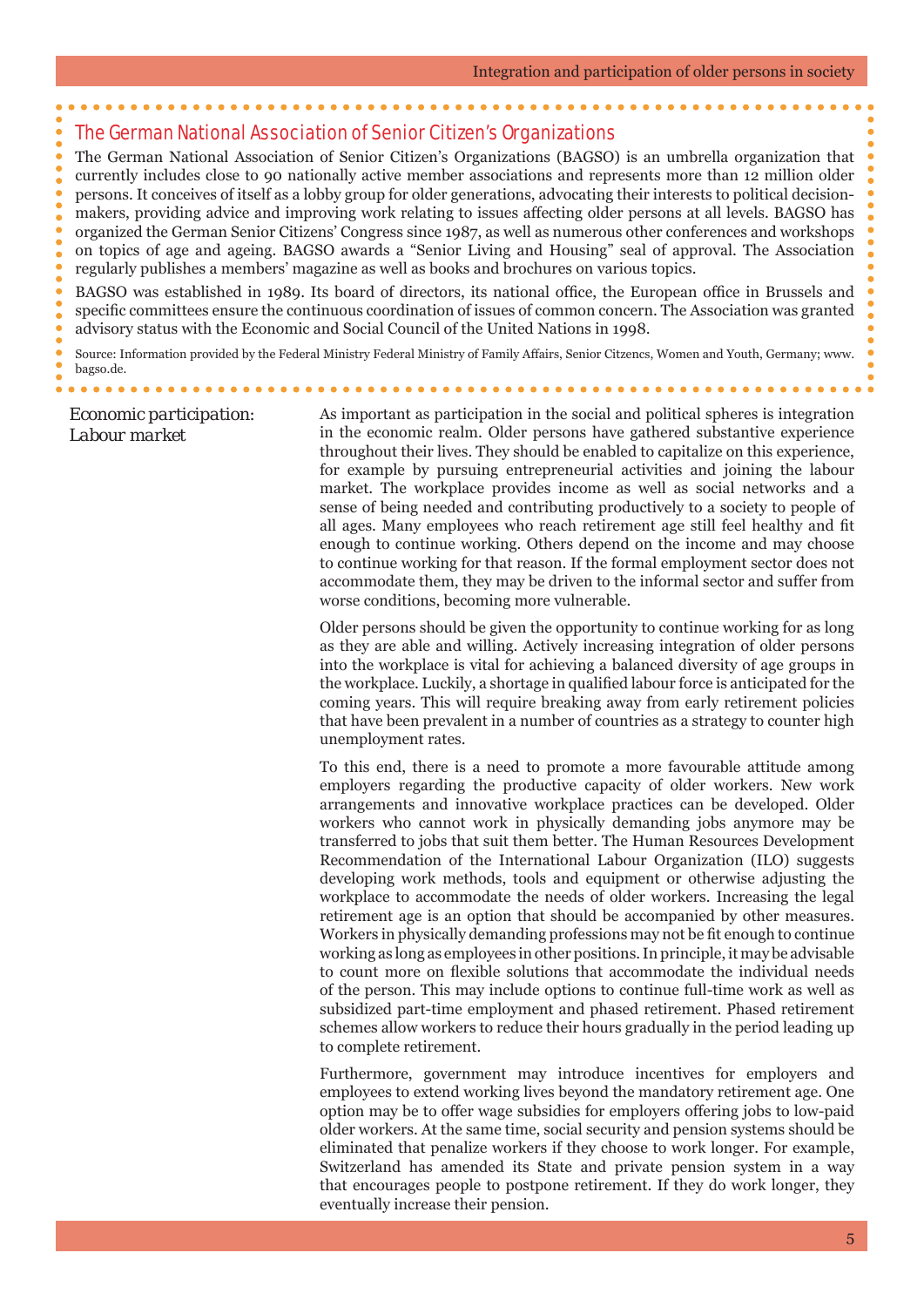At the same time, older workers should also adjust their expectations. Often salaries increase with age and seniority. Therefore, employing older persons may be a disincentive simply because they are more expensive. Comparative experience from countries across the region shows how in countries with lower salaries for older persons, employment levels of this age group increase. Such experience may point to a direction where remuneration is rather bound to merit and performance rather than seniority.

Another strategy to increase the employability of older workers is to invest in training. Following the life-cycle approach, this strategy should be directed at all generations to enable them to adjust continuously to changing work environments. If regularly trained to cope with new technologies and methodologies throughout their working lives, employees will be able to adjust more easily when getting older. They will not be confronted with a whole range of new qualifications all at once. Seeing employees successfully adjust over time may help employers become confident in employees' abilities to adjust in old age. Lifelong learning should be promoted as a strategy not only to increase integration in the workplace, but to achieve participation in society more generally. In fact, the classical differentiation between education, work life and retirement as consecutive phases of life does not reflect today's realities anymore. Therefore, the life-course approach is based on the assumption that learning, working and participating in society more generally are overarching concepts and not refined to certain age groups.

Special provisions may be necessary for older women. As they live on average longer than men, more women may need to continue working to sustain themselves financially after their partner's death. Typically, women have earned less than men throughout their lives and have accumulated less pension credits due to childbearing breaks in their careers. Some have received little education and suffered from discrimination in the workplace. Negative stereotypes on the part of employers may lead to a perception of older women as frail and unfit to work. Incentives may be provided to employers to provide work for older women or to offer them with specific training.

*Older persons as consumers* In many high-income countries, older persons constitute a substantial consumer group. Most of the economic strength of older persons is derived from their pensions, which generate considerable purchasing power. However, less affluent countries tend to place greater reliance on families to support people as they age compared to those in more affluent countries, who stress independence and financial planning to prepare for retirement.

> In both instances, older persons represent a consumer group with specific needs that should be taken into consideration by industries and service providers. Sometimes, small adjustments – such as bigger buttons on telephones – make a big difference in terms of usability by older persons, facilitating their coping with everyday tasks. Older persons may also be given an institutionalized say in issues that concern them as consumers. In Austria, for example, pensioner representatives have a seat on the domestic consumer council. A number of UNECE countries provide pensioners with institutionalized representation in bodies supervising the quality of care services. According to policies recently introduced in Belgium and Denmark, care homes must have standing inhabitant committees that can directly influence the provision of services. The UNECE Policy Brief on Ageing No. 3 is specifically dedicated to this topic, and provides more detailed information on older persons as consumers.

Infrastructure To ensure that older persons can participate satisfactorily in society, certain provisions can be made in the area of infrastructure, in particular in the areas of housing, transportation and cultural activity.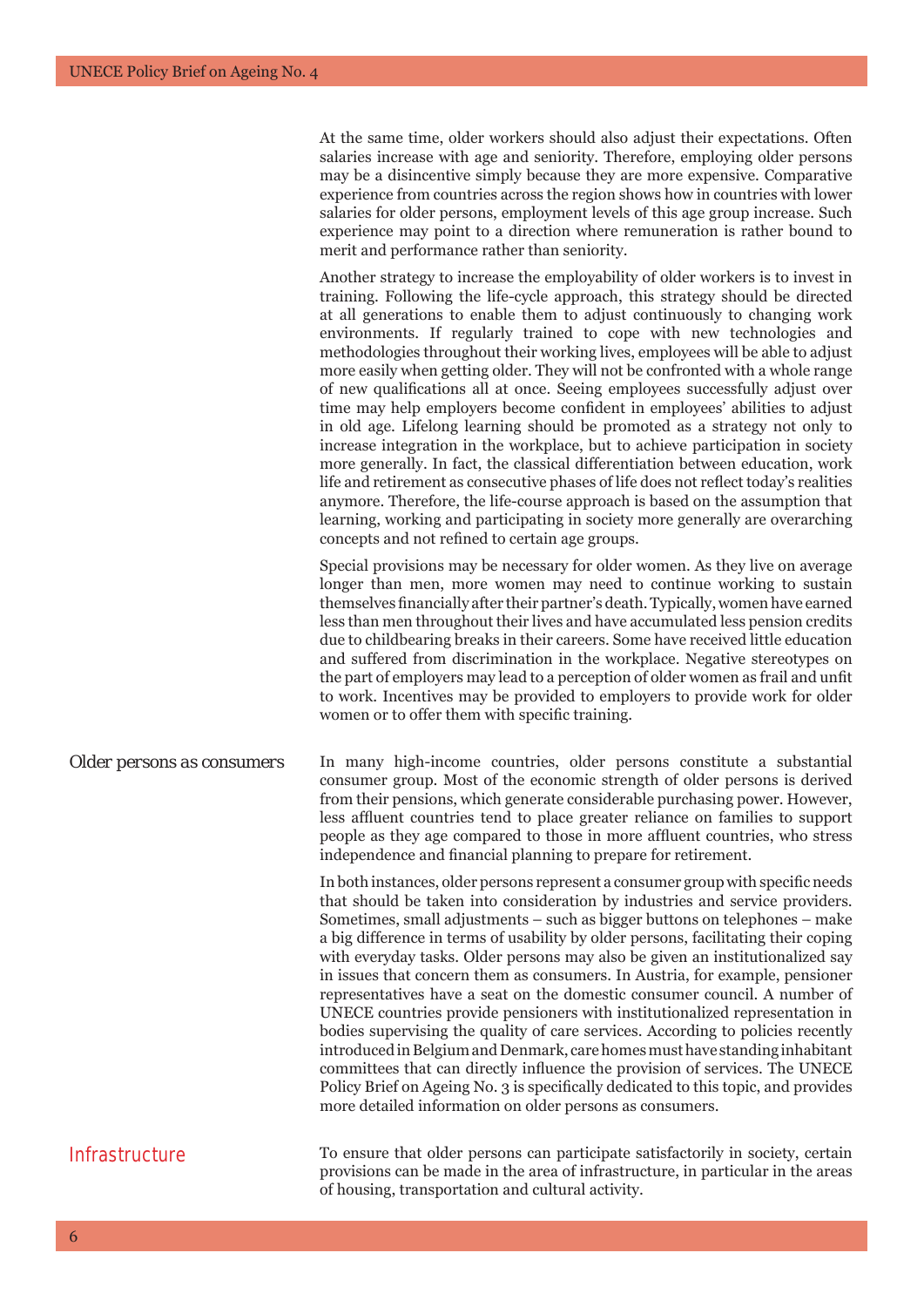*Housing* In Europe, 35 per cent of women and 13 per cent of men above 60 years of age live alone (UNDESA 2005: xiv). This trend is in accordance with a general preference for independent living in economically developed countries. However, older persons living either alone or in skipped-generation households tend to be an especially disadvantaged group in the less developed regions. In many cases, living alone is not a matter of choice, but of external circumstances, especially for women who live longer and are less likely to find a new partner in older age. For the same reason, the level of institutionalization is higher for women than for men in most countries. Institutional care, however, is generally regarded as a measure of last resort for those who are in constant need of medical care and assistance.

> Many older persons prefer to live independently for as long as possible. With the help of small measures, older persons may be enabled to stay at home for a relatively long time. Such measures may be assistance for the remodelling of homes to remove barriers and make them accessible for persons with disabilities. Others may be small mobile services offered at home for older persons with reduced mobility, such as meals on wheels, assistance in the household, shopping or mobile hairdressers. For older persons whose pensions are small, financial support may be feasible, for example in the form of discounted repair services or heating subsidies.

> To avoid the unnecessary institutionalization of older persons who require frequent assistance, families should be empowered to provide care and support. This may involve respite care services or temporary institutional care to allow families to take holidays. Such encouragement for families may also take the form of financial support.



### **Figure: Views on the responsibility for the care of elderly people (percentage)**

Source: Höhn (2008).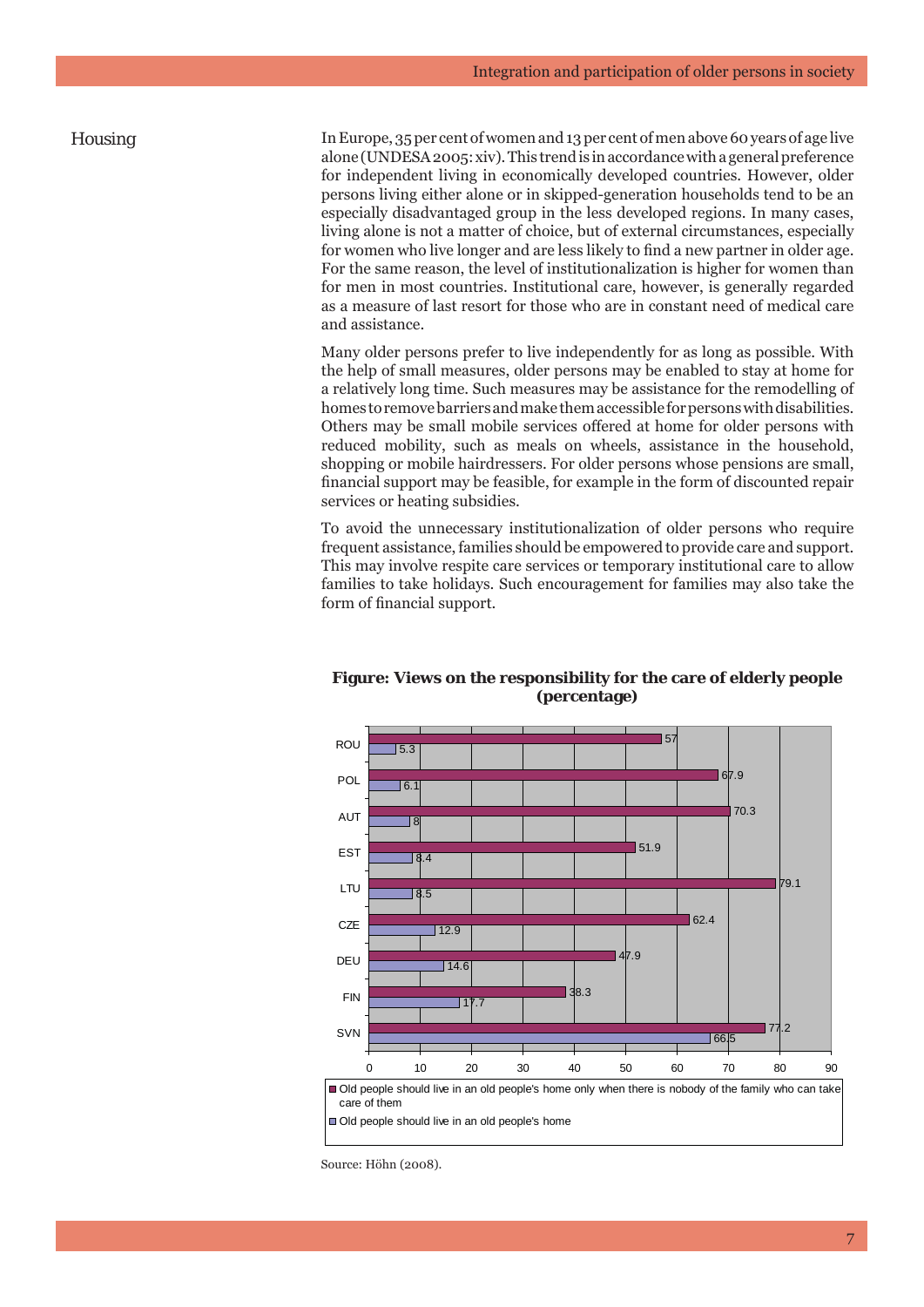**Transport** Another crucial area for the inclusion of older persons is affordable and accessible public transport. Strategies in this area should also address urbanrural disparities. In order to allow older persons to live in their chosen domicile for as long as possible, strategies may be pursued to allow older persons to stay in their homes in remote areas.

> To increase affordability, a number of UNECE countries have chosen to offer their seniors free or discounted transport. The issue of accessibility is more complex. Among the factors negatively affecting mobility of older and disabled persons are poor access to stations, low platforms requiring steep steps to board, lack of assistance at the station and on the train, and lack of information about accessible stations and trains or buses.

> A number of countries have introduced specific legislation to tackle these issues. For example, Spain has a National Law for Equal Opportunities, Non-Discrimination and Universal Accessibility in place, and Italy has a Law on the Accessibility of Buildings, Public Transport and Services. The European Commission has developed an Action Plan on Equal Opportunities for Disabled People, which has made accessible public transport a key priority in achieving the overall objective of "enhancing the economic and social integration of people with disabilities". The Commission's White Paper "European Transport Policy for 2010" also recognizes this priority. Within the European legal framework, there is also a Directive in place on bus and coach accessibility (2001/85/EC) as well as a regulation on disabled passenger rights for air travel (1107/2006). At the country level, accessibility of trains, buses and stations should be improved. Some countries in the UNECE region have already increased efforts to introduce low-floor buses and improved-access trains. Access to transport also involves the purchasing of tickets. This may require use of ticket machines that may not be sufficiently self-explanatory. Increasingly, the Internet and mobile phones are used to purchase tickets. Older persons may not be familiar with such use of technology and may not have access to it. Reduction of ticket counters with physical presence of support staff may thus complicate older persons' access to public transportation. Therefore, new services should be tested for accessibility of an older or disabled target group.

> Disabled and older persons need some confidence before embarking on a journey. Availability of related information in advance is crucial, such as booking arrangements, station facilities, facilities on board as well as availability of staff assistance at the station and on board are all major issues. Communication is an important aspect in gaining confidence; therefore, support staff should receive appropriate training.

> Investing in this area may be in the best business interest of transport companies, in particular since in many countries older persons are a target group with the necessary means and the time to travel while not being able or willing to drive longer distances by car. In Germany, for example, older persons travel more often and for longer periods than the younger ones, making them a new target group with special needs for the tourism industry.

*Culture* Several UNECE countries support their elderly in participating in cultural life through subsidized theatre tickets and reduced fees for other cultural activities and courses. The Czech Republic and Belgium organize cinematic activities such as a festival for older persons and intergenerational cinema circles. Here again, accessibility of the venue should be taken into account, and provisions made for older persons should be communicated in advance.

> At the same time, the active contribution of older persons to cultural life, for example as actors, should be acknowledged positively.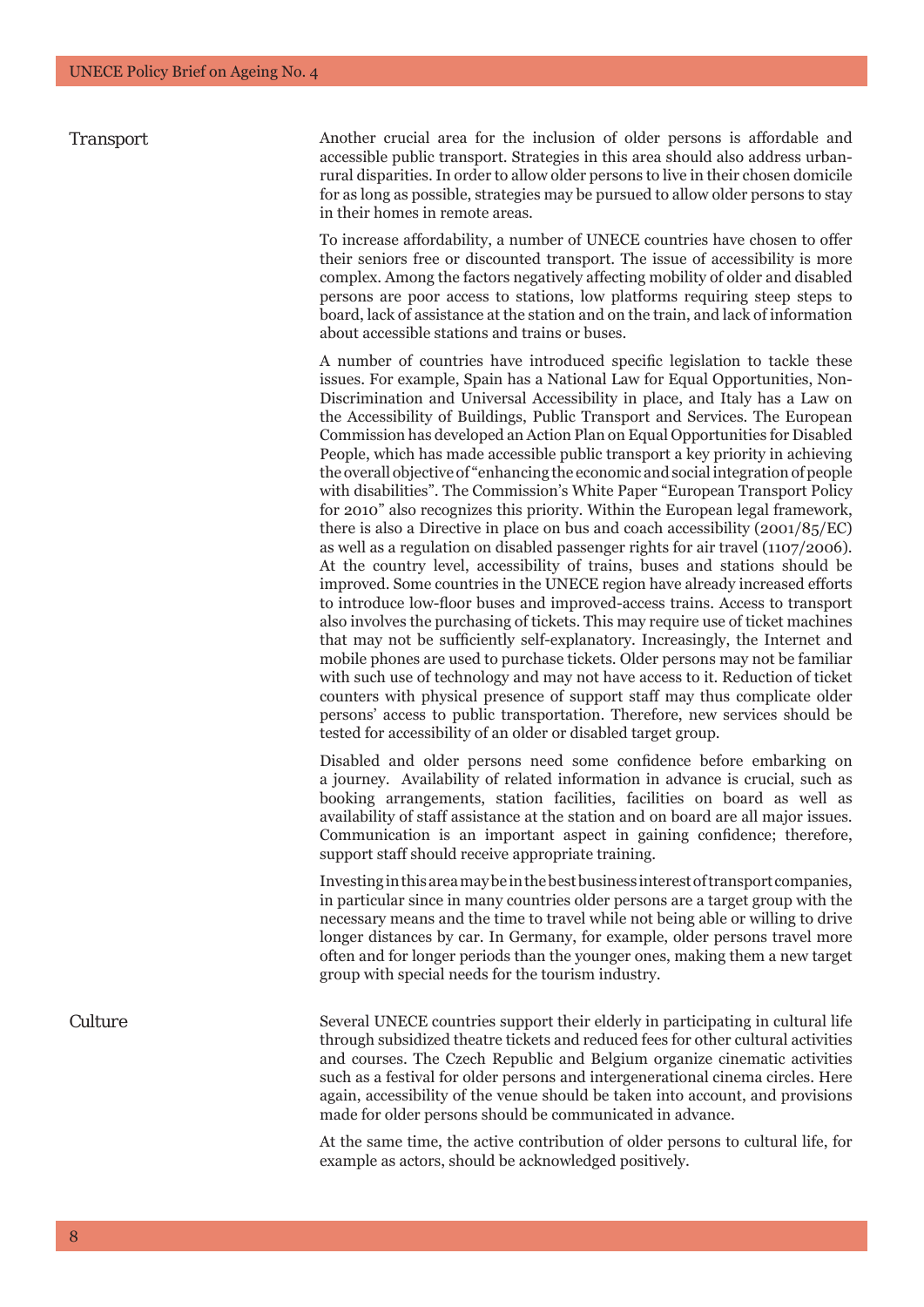### Cultural life of older persons in the Czech Republic

To promote participation of older persons in cultural life, the National Senior Theatre Festival of the Czech Republic organizes a festival for older persons every two years at different locations throughout the country. The Ministry of Culture offers fi nancial assistance to older persons to promote amateur cinematic activities and traditional folk culture.

The National Information and Advice Centre for Culture (NIPOS) surveys the cultural needs of seniors and evaluates them against the cultural activities offered. In 2006, the survey aimed at identifying this demand. In the following year, it focused on reconciling demand and availability of these cultural activities. Currently, the mass media offer programmes especially targeting older people. Based on the Czech Television Act, Czech public television adapts programmes to the special needs of older persons. The majority of its broadcasts must be closed-captioned, open subtitled or translated into sign language for the hearing impaired. Since 2007, distributors of copies of Czech audiovisual work must adapt them to the needs of people with hearing impairments.

venture outside easily anymore.

### **Communication Another aspect of cultural integration is access to modern means of**

Source: Country Report Czech Republic 2007: 14.

# Intergenerational relationships

*Destigmatization*

older persons should be positively valued for the contributions they make. Ageing should be considered as an opportunity, and negative stereotypes should be addressed proactively. Rather than portraying older persons as a drain on the economy in terms of escalating health care and pension costs, the positive contribution of an active, healthy and productive older population should be highlighted – from caregiving to starting entrepreneurial activities or becoming volunteers in their communities. Older persons are important repositories of the society's history and values. Such messages can be transported through special days or even weeks dedicated to older persons, via image campaigns or popular movies and through the mass media. Journalists may be trained and educated about how to avoid undesirable stereotypes and how to use appropriate language.

To make productive use of resources and competencies available in society,

communication. Special programmes exist in Germany and the number of Internet users is increasing steadily: from 2004 to 2007, there was an increase of 33 per cent in online users aged 60 years and more. Today, 24 per cent of older women and 47 per cent of older men use the Internet (Lehr/Felscher 2008). With more and more services being offered in the Internet, training should help older persons to profit from them. The Internet, after all, can help bring the world into the homes of those older or disabled persons who cannot

. . . . . . . . . . . . . . . . . . . .

Ultimately, the view of older persons will depend on their own actions. The way they are seen by others will also depend on how they see themselves. Ageing stereotypes very often are also self-stereotypes. Therefore, older persons themselves should be empowered to be self-confident and positive about their role, thus inspiring the related discourse.

*Volunteer and community work* For the practical integration of older persons, it seems warranted to pay more attention to the voluntary sector as a vehicle to facilitate intergenerational exchange. Many countries offer financial support to volunteer organizations that offer help to older persons. Volunteers can play an important role in caring for older persons without close relatives. Voluntary initiatives may at the same time encourage older persons to use their knowledge and skills by volunteering themselves. Older persons make important contributions in the sector of unpaid support services in the family or in their communities. Some of these initiatives offer intergenerational art courses (Lithuania) or encourage the production of an intergenerational newspaper (Estonia).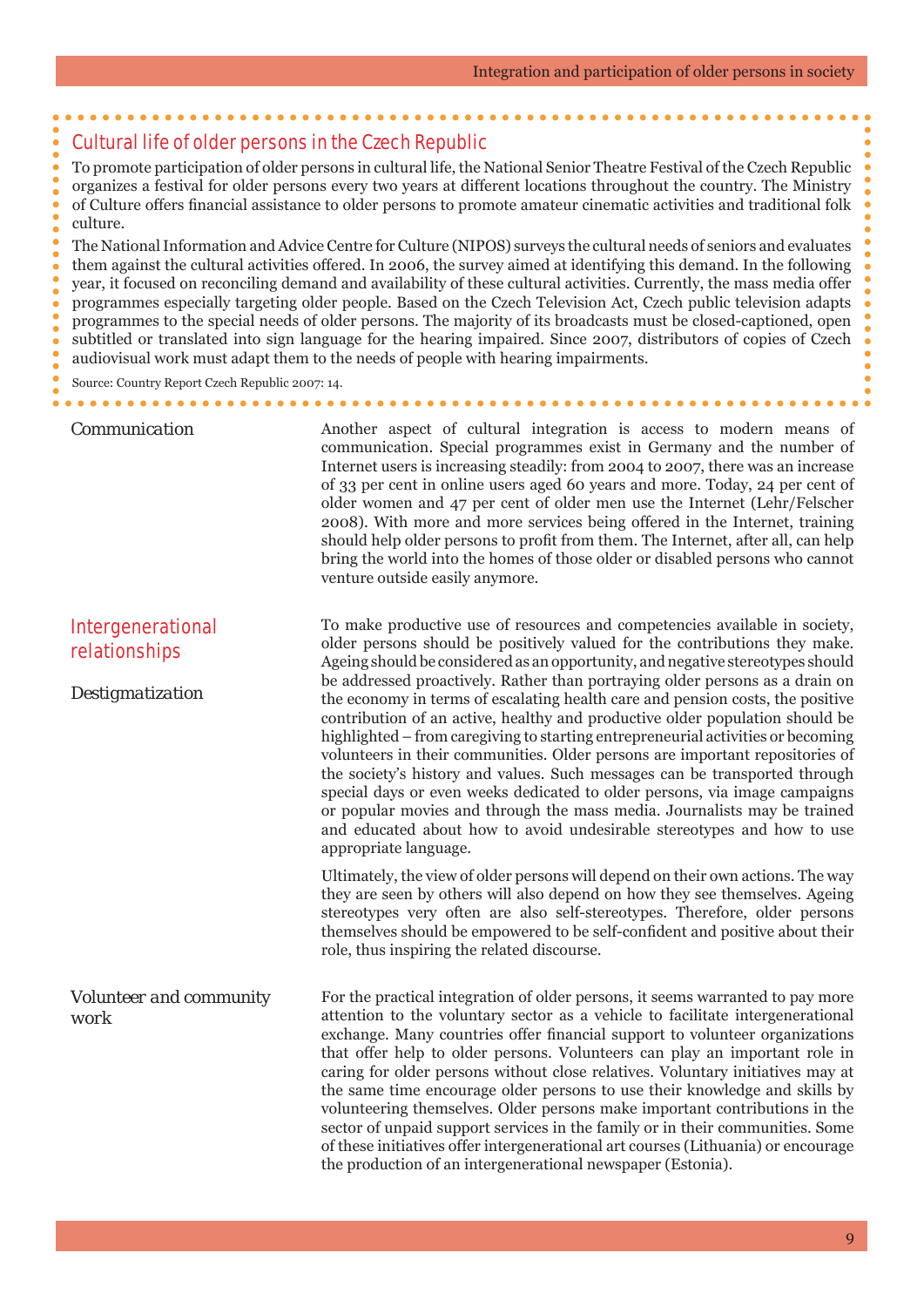### Promotion of positive attitudes among children in Spain

The Spanish Government has recognized that, apart from homes and families, schools are among the primary locations where basic values are developed, such as solidarity, respect to others and care about oneself and others. The goal of the "PROGRESS" project is to enhance positive attitudes among children towards older and disabled persons to prevent discrimination. Children in infantile or primary education are made aware of issues pertaining to older persons and persons with disabilities. They are trained to develop empathy and the capacity to put themselves into the position of older or disabled persons, so as to better understand older persons' feelings and needs. The children are then encouraged to communicate about and to these groups in a positive way and to help give care and attention to older persons in their environment.

The project, carried out by Spanish IMSERSO (Institute for Older Persons and Social Services) in the framework of the European Commission Progress Programme, is implemented in three stages. During the first phase, pedagogical material is developed for use by teachers. Meetings are held at educational centres to explain the approach. In the second stage, the project is implemented at the educational centres with support of IMSERSO. In the third phase, the first phases are evaluated, experiences are shared and improvements are introduced.

The project started in November 2007 and the pilot phase should be finished by November 2009. So far, 65 educational centres have been covered, including those in Madrid, Andalucía, Galicia, Castilla y León, Castilla La Mancha and La Rioja. After evaluation, it is envisaged to roll out the project across the country.

Source: Information provided by IMSERSO; http://www.seg-social.es/imserso/internacional/i0\_progress.html.

### Multi-generation houses in Germany

In Germany, the action programme "Multi-Generation Houses" of the Federal Ministry of Family Affairs, Senior Citizens, Women and Youth supports community centres where different generations meet, interact and support each other. The centres offer inexpensive services and support in daily activities, for example shopping and cleaning assistance for older persons as well as food or care services. These services are heavily based on help from volunteers who work side by side with professional staff.

Older persons offer their services to families, children and adolescents, and get involved in an educational, recreational and professional knowledge transfer. Multi-generation houses provide concrete, practical childcare assistance, help parents gain training competence, and provide opportunities for at-risk families. At the same time, they create positive conditions for the successful professional development of disadvantaged children and adolescents, for example those with a migration background, by promoting language skills and educational counselling. Furthermore, qualification measures are offered that facilitate the entry or re-entry into the workforce of mothers and fathers ending the parenting period as well as of immigrants, disadvantaged adolescents and older workers. The programme is continuously monitored by a service agency that works to develop these facilities into information and service platforms. So far, 500 multi-generation houses have been established.

Source: Country Report Germany 2007: 29-30, http://www.mehrgenerationenhaeuser.de/.

International Cooperation The need to integrate increasing numbers of older persons into society is a relatively new issue, so no single blueprint solution fits all local circumstances. Many countries pursue different strategies, gaining experience along the way. Other countries in the region may profit from such experiences, and UNECE provides a platform for discussion between policymakers, researchers and NGOs, for example through regular conferences. Integration and participation of older persons were widely discussed at the UNECE Ministerial Conference on Ageing in León, Spain, in 2007 and during the Geneva conference "How Generations and Gender Shape Demographic Change" in 2008. Many of the contributions made during these events can be accessed online at http://www.unece.org/pau/.

> Integration and participation are also discussed more globally. For example, the 47th session of the Commission for Social Development in February 2009 chose social integration as its priority theme (http://www.un.org/esa/socdev/ csd/2009.html).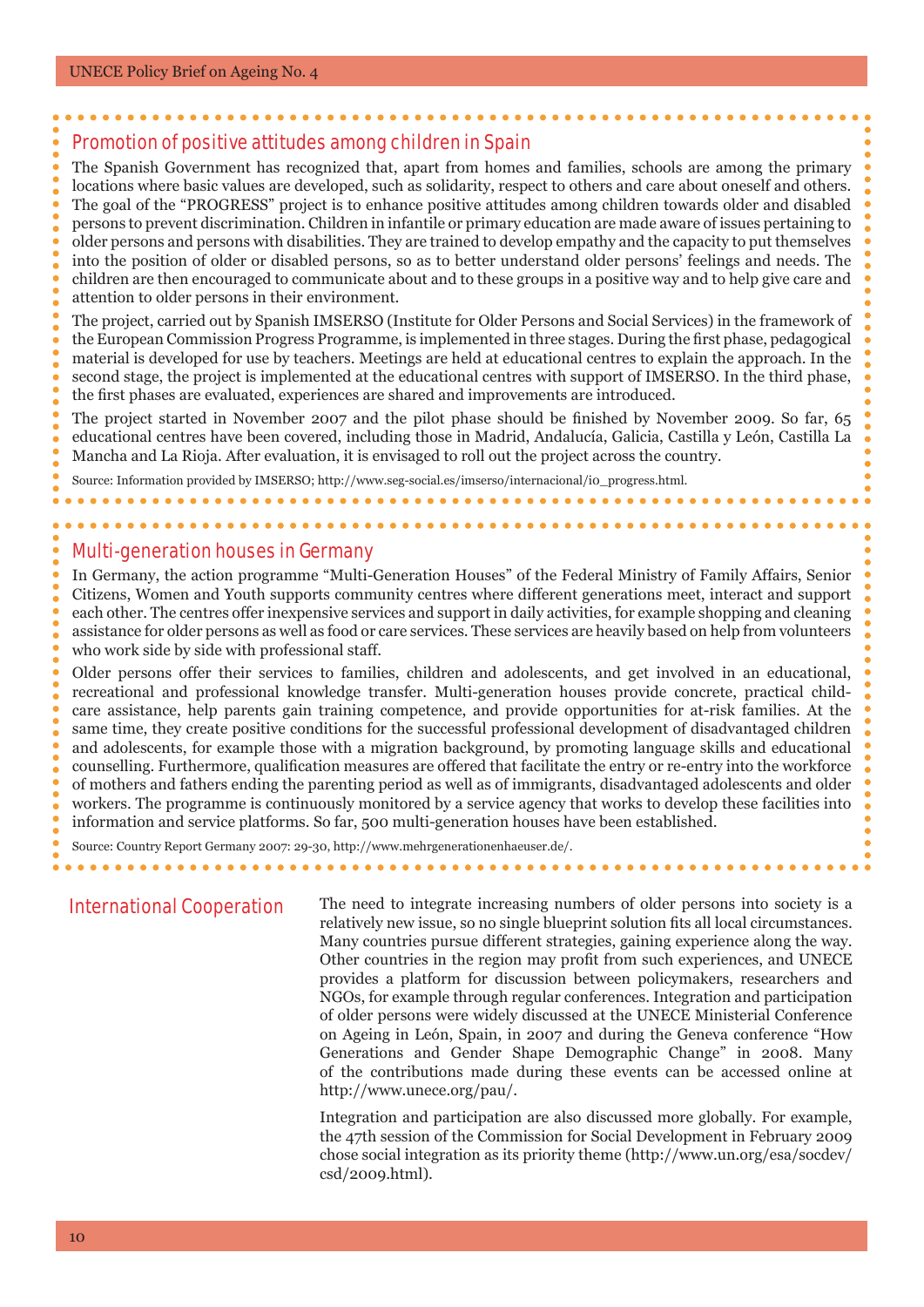# Consulted and recommended sources

EIROnline (2007). Unions and workers protest against plan to raise retirement age. Available at http://www.eurofound.europa.eu/eiro/2007/02/articles/de0702019i.htm.

European Commission. The Future of Pension Systems. Available at http://ec.europa.eu/public\_opinion/archives/ebs/ebs\_161\_pensions.pdf.

HSBC (2005). The Future of Retirement: In a world of rising life expectancies. Attitudes towards ageing and retirement – a study across 10 countries and territories. Available at www.hsbc.com/futureofretirement.

Höhn C (2008). Intergenerational collaboration: a demographer's introduction. In: *A Society for All Ages: Challenges and Opportunities*. New York and Geneva: United Nations Economic Commission for Europe. Available at http://www.unece.org/pau/ggp/publications/conference\_2008.htm.

Lehr, Ursula and Heike Felscher (2008), Participation and social inclusion. In: *A Society for All Ages: Challenges and Opportunities*. New York and Geneva: United Nations Economic Commission for Europe. Available at http://www.unece.org/pau/ggp/publications/conference\_2008.htm.

SPRC (Social Policy Research Centre), Promoting social networks for older people in community aged care, Research to Practice Briefing 2, February 2009.

Available at http://www.bensoc.org.au/uploads/documents/research-to-practice-briefing2-OLDER%20PEOPLES%20SOCIAL%20 NETWORKS-feb2009.pdf.

United Nations Department of Economic and Social Affairs, Population Division (2005). Living Arrangements of Older Persons around the World. Available at http://www.un.org/esa/population/publications/livingarrangement/es\_english.pdf.

United Nations Department of Economic and Social Affairs, Population Division (2006), Wall chart: population ageing. Available at http://www.un.org/esa/socdev/ageing/documents/ageing2006chart.pdf.

United Nations Economic and Social Council, Commission for Social Development, Forty-seventh session, 4-13 February 2009, Further implementation of the Madrid International Plan of Action on Ageing: strategic implementation framework, Report of the Secretary-General, E/CN.5/2009/5.

Available at http://daccessdds.un.org/doc/UNDOC/GEN/N08/617/52/PDF/N0861752.pdf?OpenElement.

United Nations Economic Commission for Europe (2008). *A Society for All Ages: Challenges and Opportunities*. New York and Geneva: United Nations Economic Commission for Europe.

Available at http://www.unece.org/pau/ggp/publications/conference\_2008.htm.

United Nations Economic Commission for Europe (2009), Older Persons as Consumers, Policy Brief on Ageing No. 3.

United Nations Economic Commission for Europe, Inland Transport Committee, Working Party on Rail Transport, Informal document SC.2 No. 6 (2008), Future Activities of the Working Party, Rail transport of passengers with mobility handicaps, transmitted by Ann Frye Limited. Available at http://www.unece.org/trans/doc/2008/sc2/ECE-TRANS-SC2-62-inf06e.pdf.

United Nations Economic Commission for Europe, Regional Implementation Strategy for the Madrid International Plan of Action on Ageing 2002, ECE/AC.23/2002/2/Rev.6, 11 September 2002.

Available at: http://www.unece.org/pau/\_docs/ece/2002/ECE\_AC23\_2002\_2\_Rev6\_e.pdf.

United Nations Programme on Ageing.

Available at http://www.un.org/esa/socdev/ageing/documents/papers/Integration\_participation.pdf.

Zelenev, Sergei (2009), Keynote statement at the 2009 AARP-UN Briefing Series on Global Aging: Older persons and social integration. Available at http://www.aarpinternational.org/usr\_attach/Zelenev.pdf.